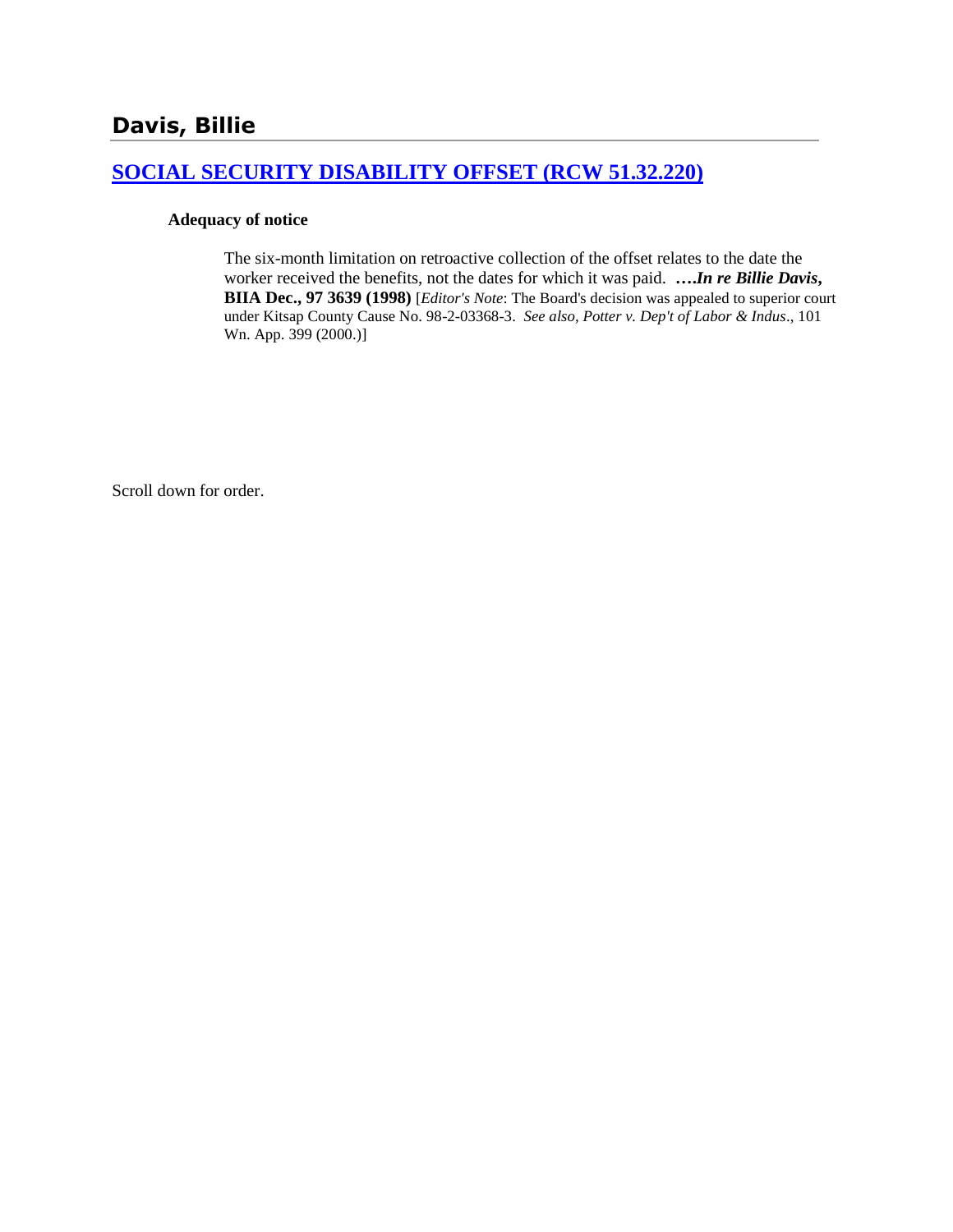## **BEFORE THE BOARD OF INDUSTRIAL INSURANCE APPEALS STATE OF WASHINGTON**

**)**

 **IN RE: BILLIE A. DAVIS ) DOCKET NO. 97 3639**

**CLAIM NO. N-173403 ) DECISION AND ORDER** 

APPEARANCES:

Claimant, Billie A. Davis, by Casey & Casey, P.S., per

Carol L. Casey

Employer, Washington State Department of Revenue, None

Department of Labor and Industries, by The Office of the Attorney General, per Joanne E. Sprague, Assistant

The claimant, Billie A. Davis, filed an appeal with the Board of Industrial Insurance Appeals on May 9, 1997, from an order of the Department of Labor and Industries dated May 2, 1997. The order adhered to an order of January 17, 1997, that adjusted the claimant's rate of payment for time loss compensation effective September 1, 1994, as a result of her receipt of social security disability benefits by establishing monthly compensation rates of \$867.44 effective September 1, 1994, \$896.70 effective July 1, 1995, and \$962.10 effective July 1, 1996. It also stated that the rate was based upon social security payments totaling \$642, and a highest year's earnings of \$22,641.59 for 1990. **REVERSED AND REMANDED.**

### **DECISION**

Pursuant to RCW 51.52.104 and RCW 51.52.106, this matter is before the Board for review and decision on timely Petitions for Review filed by the Department and the claimant to a Proposed Decision and Order issued on June 23, 1998, in which the order of the Department dated May 2, 1997, was reversed and remanded to the Department with direction to recalculate the claimant's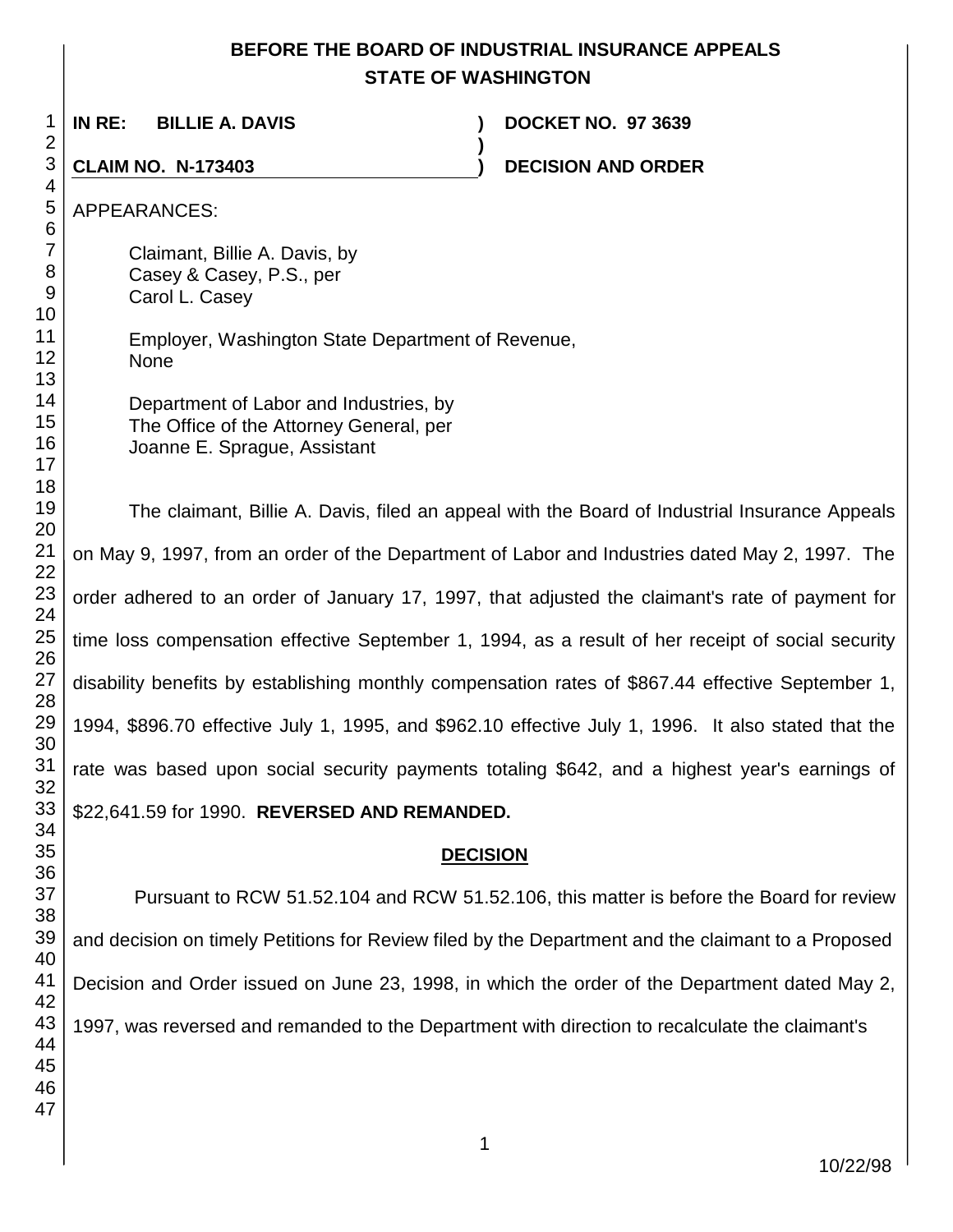time loss compensation rate based upon the triennial redetermination conducted in 1997. It also would commence the offset with the payment of time loss compensation beginning August 1, 1996, and it directed the Department to take any other action as may be appropriate.

The Board has reviewed the evidentiary rulings in the record of proceedings and finds that no prejudicial error was committed and the rulings are affirmed. In her Petition for Review, Ms. Davis argues that the Department's notices concerning the social security offset were inadequate so that there either should be no offset or that it should be limited to six months. She also seeks a reduction of any offset to account for attorney fees and costs she incurred in recovering retroactive industrial insurance benefits. In its Petition for Review, the Department contends that it did not unreasonably delay paying a two and one-half year retroactive period of time loss compensation and that it should be allowed to take an offset for that period. The following is a brief summary of key events in the claim of Ms. Davis to help explain our decision.

- 6/14/91 Ms. Davis is injured at the Washington State Department of Revenue. She files her claim with the Department of Labor and Industries on July 3, 1991 and benefits are provided.
- 10/4/91 Time loss is terminated under a Department order dated October 7, 1991.
- 8/94 The Social Security Administration (SSA) notifies the Department that Ms. Davis was approved for social security disability (SSD) benefits effective December 1991.
- 8/2/95 Following litigation under the claim, the Department issues an order paying time loss from October 5, 1991 through July 15, 1993, evidently without taking an offset for SSD benefits paid during that period.
	- 1/17/97 Following litigation under the claim, the Department issues an order paying time loss from July 16, 1993 through August 31, 1994, evidently without taking an offset for SSD benefits paid during that period.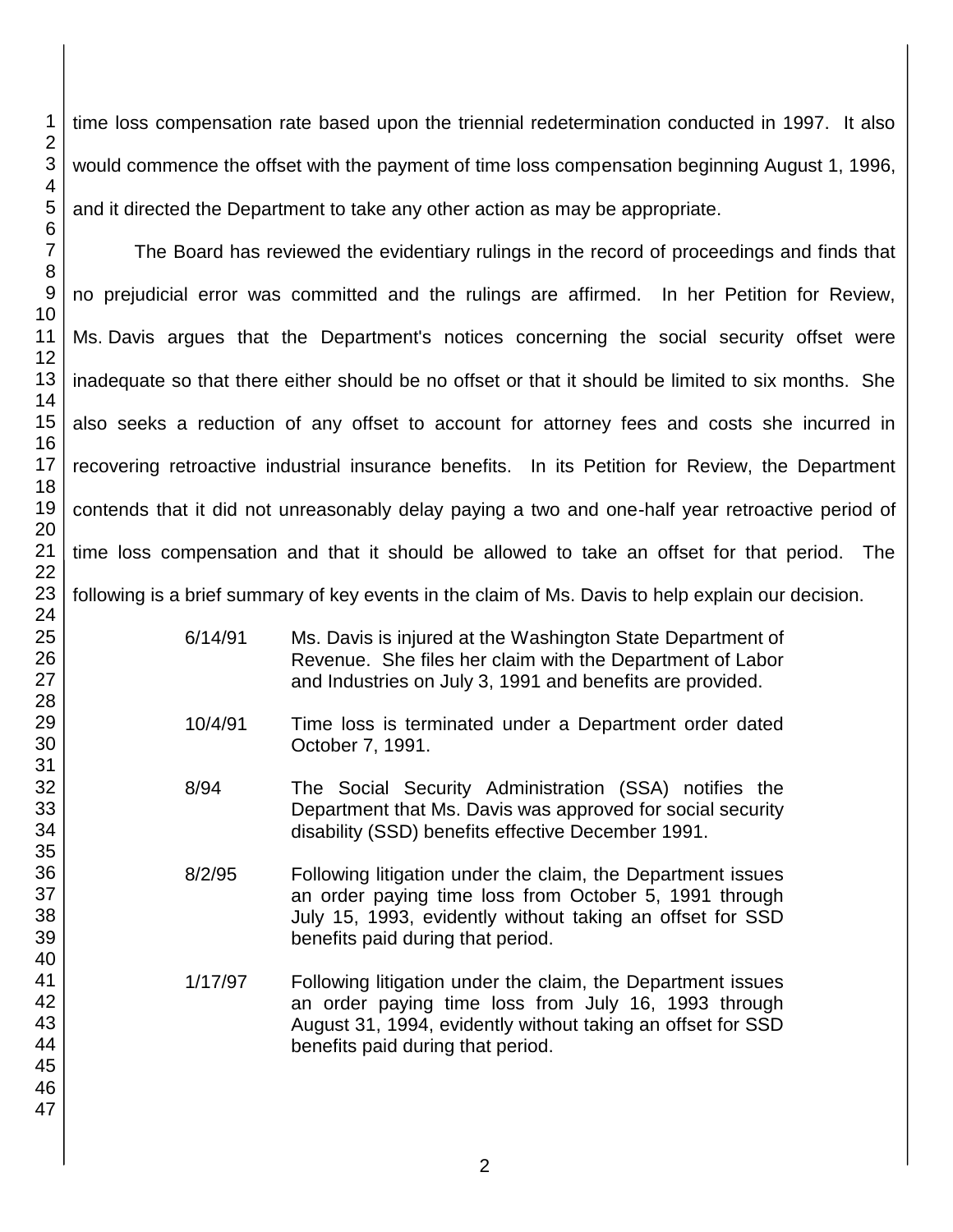- 1/17/97 The Department issues another order this day stating that further compensation for Ms. Davis would be reduced effective September 1, 1994 due to her receipt of SSD benefits. It also set new compensation rates for her of \$867.44 effective September 1, 1994, \$896.70 effective July 1, 1995, and \$962.10 effective July 1, 1996.
- 2/14/97 The Department issues an order paying time loss for the period of September 1, 1994 through February 12, 1997, evidently with an offset taken for SSD benefits paid during that period.

Ms. Davis was not being paid time loss compensation benefits by the Department under the industrial insurance claim when she was awarded federal disability benefits by the Social Security Administration in August 1994. The effective date of the federal benefits was December 1991. Ms. Davis evidently did not receive payment of time loss under her industrial insurance claim from October 5, 1991, until her receipt of the warrant accompanying the order of August 2, 1995. That order paid retroactive time loss benefits for the period of October 5, 1991 through July 15, 1993. The Department is not seeking an offset for that payment of time loss benefits. After issuance of the August 2, 1995 order and warrant, Ms. Davis did not receive payment of time loss benefits until her receipt of the warrant accompanying the order of January 17, 1997, that paid retroactive time loss benefits for the period of July 16, 1993 through August 31, 1994. Again, the Department is not seeking an offset for that payment of time loss benefits.

During the period of June 14, 1991 to August 1994, Ms. Davis was not receiving social security disability benefit payments. In August 1994, she was paid a retroactive social security disability benefit payment from December 1991 to August 1994, and she continued to receive periodic social security disability payments thereafter. During the hearing on this appeal, Ms. Davis explained that the Social Security Administration had recently stopped paying her periodic social security disability payments in November 1997 due to her receipt of retroactive time loss under her state industrial insurance claim. The Social Security Administration apparently had declared an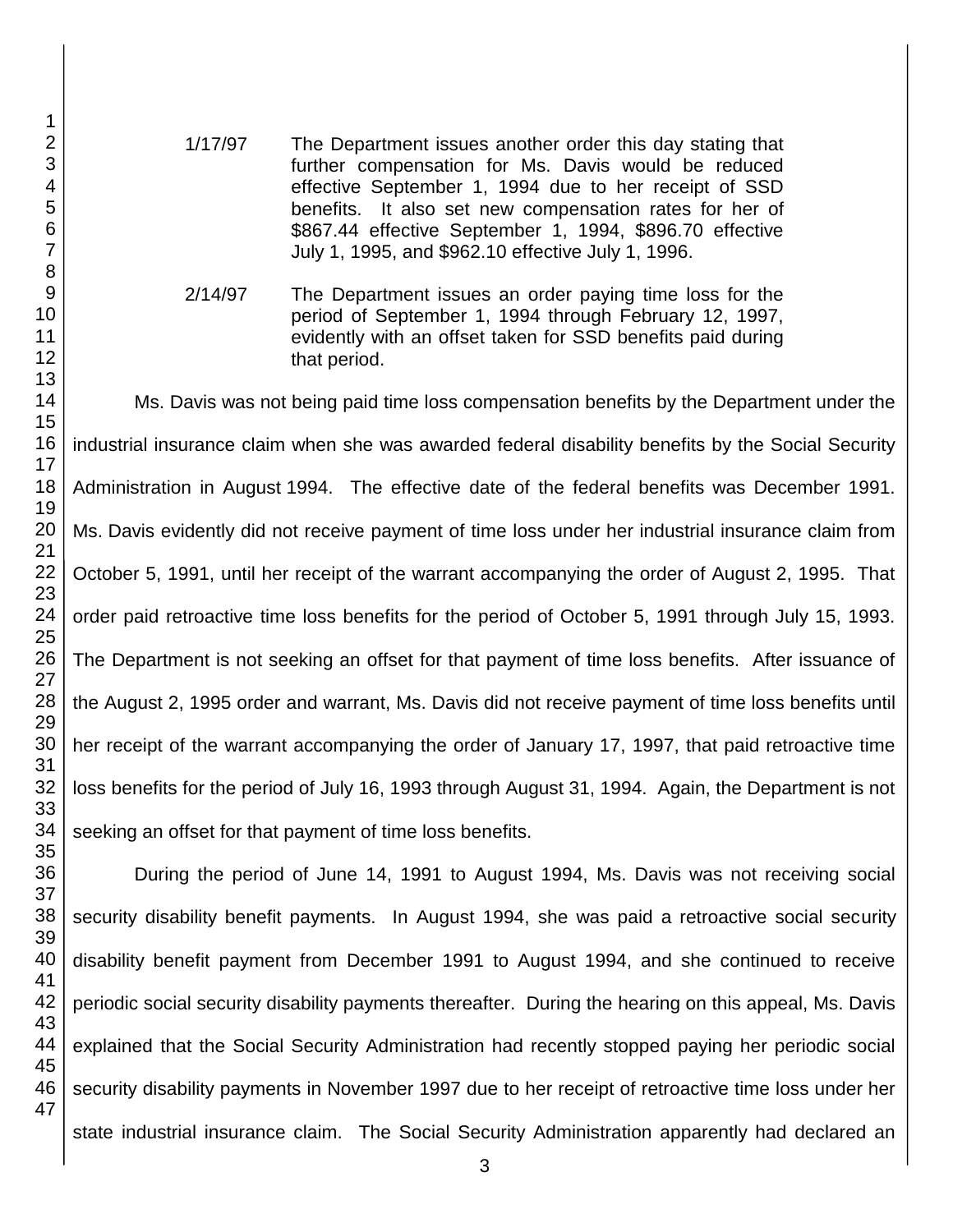overpayment of federal social security disability benefits of \$14,000 for her benefits and \$7,000 for her son's benefits. Thus, it appears that from November 1997 forward both the Department and the Social Security Administration have been attempting to collect overpayments while not paying Ms. Davis either time loss compensation or social security disability benefits.

The federal government has long had the statutory authority to offset its payment of social security disability benefits from workers' compensation benefits. 42 USC § 424a. By federal statute, the Social Security Administration will not take an offset if the workers' compensation authority in question takes an offset due to the worker's receipt of social security disability benefits. The Department has the statutory authority to take such an offset under RCW 51.32.220. We turn to the various issues raised by the parties in this appeal.

**Notice.** Under RCW 51.32.220(2), any reduction due to offset is effective the month following the month in which the Department is notified by the Social Security Administration that a worker is receiving federal benefits. Here, the Department received notice that Ms. Davis was receiving benefits in August 1994. Thus under this provision, the Department could first start taking its offset in September 1994. In fact, the Department eventually asserted its offset effective September 1994. In addition, under RCW 51.32.220(4) no reduction may be made unless the worker is notified of the offset reduction prior to the month within which it is made. Here, the Department notified the claimant of the offset in January 1997, and it first took the offset through the February 14, 1997 order that paid retroactive time loss compensation for the two and one-half year period of September 1, 1994 through February 12, 1997. The Department has complied with the statutory notice requirements.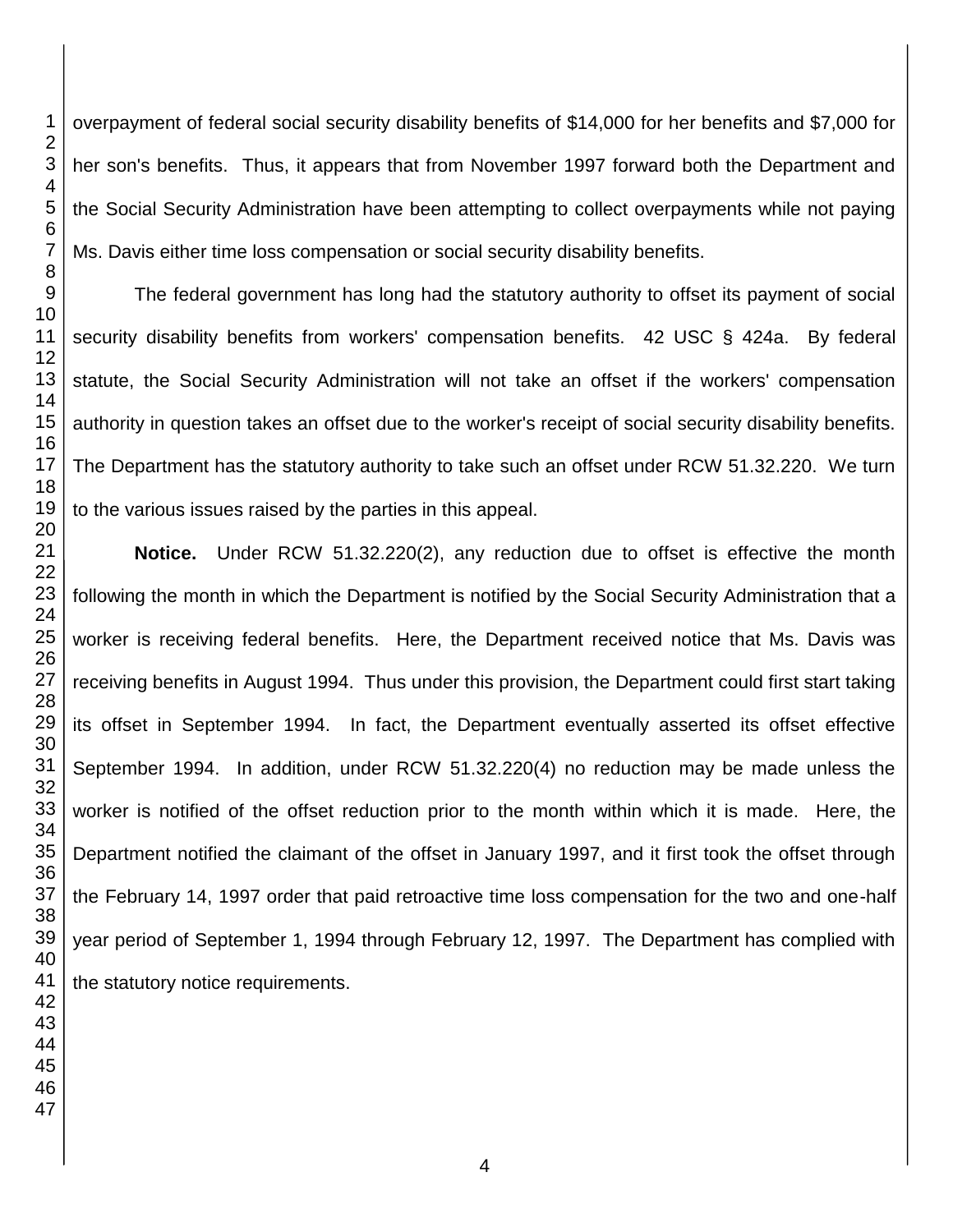**Retroactive collection of offset over prior six months from the time loss compensation benefit payments claimant is "receiving."** RCW 51.32.230 and RCW 51.32.220(2) limit the Department to the recovery of overpayments of time loss due to receipt of both federal and state benefits for the six months immediately preceding the date the Department notifies the worker of the overpayment. The six-month limit is intended to mitigate the hardship on the worker imposed by the Department collecting money already paid and probably spent by the worker. In this case, Ms. Davis had not been receiving periodic time loss payments during the period in question. The collection of the overpayment was an accounting procedure made within the order paying back time loss. Thus, the policy of mitigation due to collection from money paid and spent does not apply. If a six-month limit were to be imposed, the claimant would receive a windfall of double disability payments. In the past, we have allowed the collection of such an overpayment of time loss beyond the proceeding six-month period. We allow the same here. *In re James Conrad,* BIIA Dec., 68,967 (1985).

**Delay in issuing time loss until notice of the offset had been given.** By January 17, 1997, the Department likely knew that Ms. Davis was entitled to retroactive time loss for the overall period of July 16, 1993 through February 12, 1997. The Department chose to issue two payment orders approximately one month apart, thereby splitting the payment of back time loss. The order of January 17, 1997, paid back time loss from July 16, 1993 through August 31, 1994. The later order of February 14, 1997, paid back time loss from September 1, 1994 through February 12, 1997. On January 17, 1997, the Department had also given notice that it would take an offset beginning September 1, 1994. The Department's witnesses agreed that the orders were probably issued in this sequence to allow the Department to take the offset effective September 1, 1994. The industrial appeals judge determined that this delay was not reasonable and, therefore, did not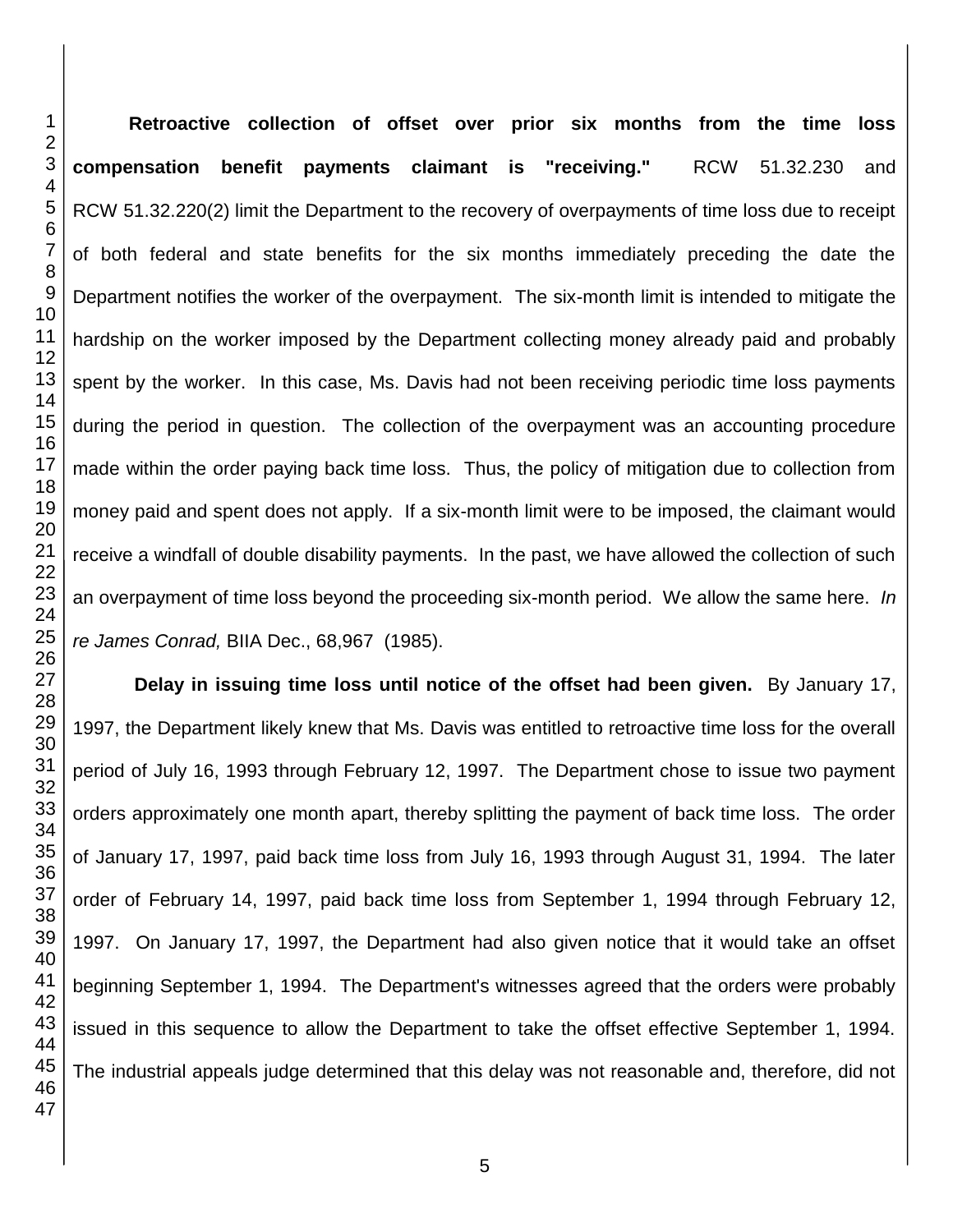allow the application of the offset for the period of July 16, 1993 through February 12, 1997. We disagree.

The one month delay in paying time loss from September 1, 1994, allowed the Department to meet the letter of the law and, thereby, avoid a substantial windfall to the claimant by which she would have received both the past paid social security disability benefits and retroactive time loss. While there was some delay, it was not unreasonable especially since the Department did not delay the payment of time loss for the period of July 16, 1993 through August 31, 1994, for which it was not seeking an offset. We again note that Ms. Davis is not being asked to reimburse money that she has already received and spent. It appears that the retroactive payment of time loss was the result of litigation on the industrial insurance claim. We cannot assume that the Department's position in that litigation was made in bad faith or due to unreasonable bureaucratic delay. We found such unreasonable bureaucratic delay in the case of *In re Kenneth Beitler,* BIIA Dec. 58,976 (1982). Ms. Davis did not prove this here. She also did not prove that the dispute over past time loss was not bona fide. See *In re James Conrad,* BIIA Dec., 68,967 (1985). Therefore, the Department is not precluded from asserting an offset after September 1, 1994.

**Reduction of offset for attorney fees and litigation costs.** Apparently, when applying its offset the Social Security Administration may reduce the offset to account for attorney fees and costs a worker incurs in obtaining workers' compensation benefits. The Social Security Administration's use of this reduction depends upon the structure of the workers compensation program. Regardless of the federal authority to make such a reduction, the Washington Department of Labor and Industries does not reduce its offset due to the worker's expenditure of attorney fees and costs. In the past, the Board and the Supreme Court of the State of Washington have refused to exempt legal and medical expenses incurred in establishing the right to benefits subject to the state offset. *Regnier v. Department of Labor & Indus.,* 110 Wn.2d 60 (1988). We fail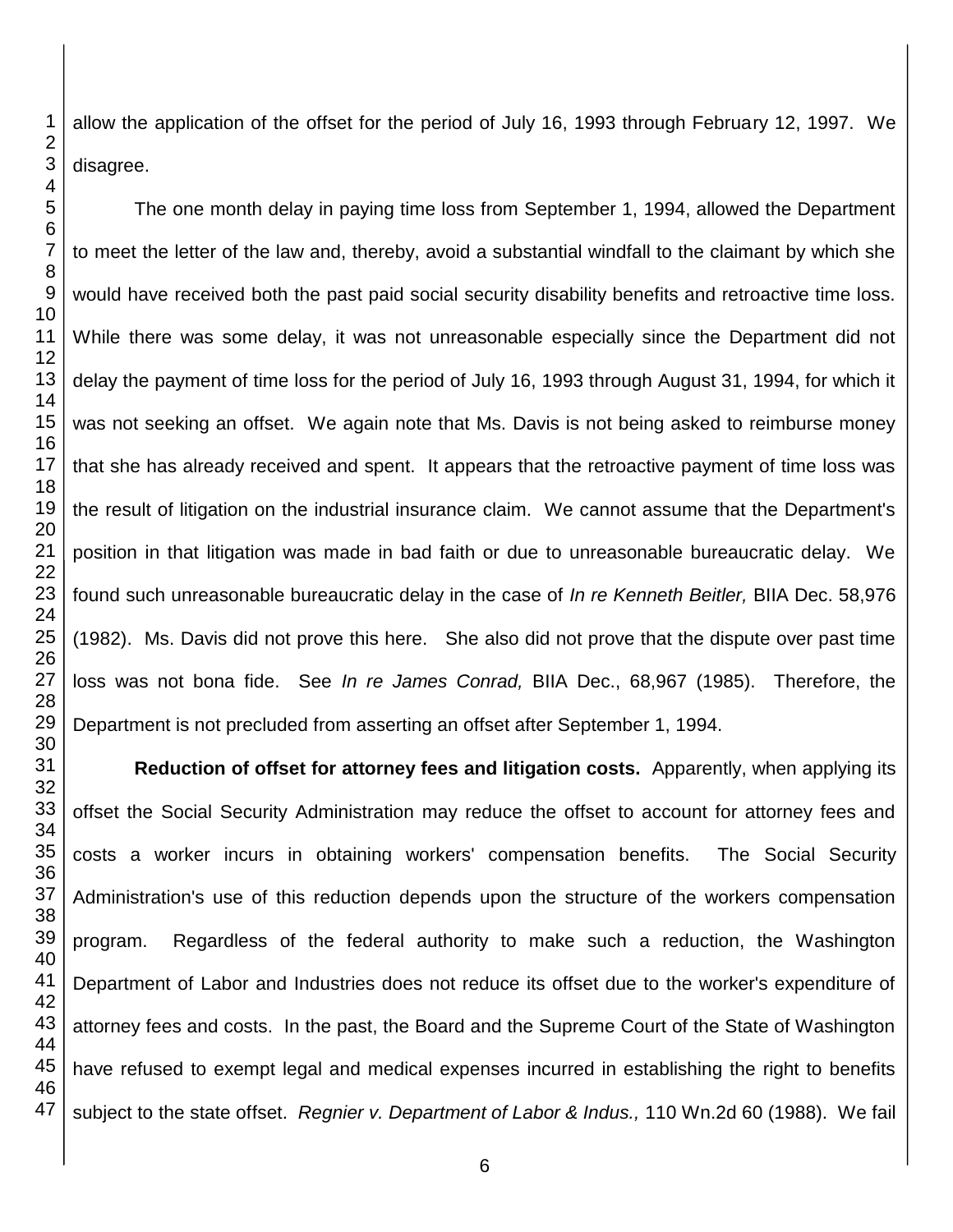to see the distinction raised by the claimant in her Petition for Review, depending on the forum in which the fees and costs were incurred. In *Regnier*, the court refused to legislate a reduction to the offset for attorney fees and costs finding no statute or judicial precedent to allow the same. *Regnier,* at 65. We will not reduce the offset for attorney's fees and costs incurred by Ms. Davis in obtaining retroactive time loss.

**Recalculation of offset due to Department errors and federal overpayment action.** The Department's witnesses acknowledged that the Department must recalculate the offset due to its inclusion of Medicaid money in social security disability benefits paid. Furthermore, during the hearings on this appeal, the parties learned that the Social Security Administration has apparently suspended social security disability benefits so that it can collect an overpayment it believes is owing. This evidently has resulted in Ms. Davis not receiving either state or federal disability benefits. Obviously, this situation needs to be investigated and rectified by the Department and the Social Security Administration.

In conclusion, the Department order of May 2, 1997, is reversed and the claim is remanded to the Department to review the claimant's rate of time loss compensation in conjunction with the Department's offset being taken due to the claimant's receipt of social security disability benefits and in conjunction with any offset being taken by the Social Security Administration.

# **FINDINGS OF FACT**

1. On July 3, 1991, the Department of Labor and Industries received an application for benefits from Ms. Davis for an industrial injury of June 14, 1991, incurred while working for the Washington State Department of Revenue. On January 17, 1997, the Department issued an order paying time loss compensation for the period of July 16, 1993 through August 31, 1994. Also on January 17, 1997, the Department issued another order adjusting the claimant's rate of time loss compensation effective September 1, 1994, due to her receipt of social security disability benefits. The order set the rates of time loss compensation as follows: \$867.44 per month effective September 1, 1994; \$896.70 per month effective July 1, 1995; and \$962.10 per month effective July 1, 1996. It also stated that the rate was based upon social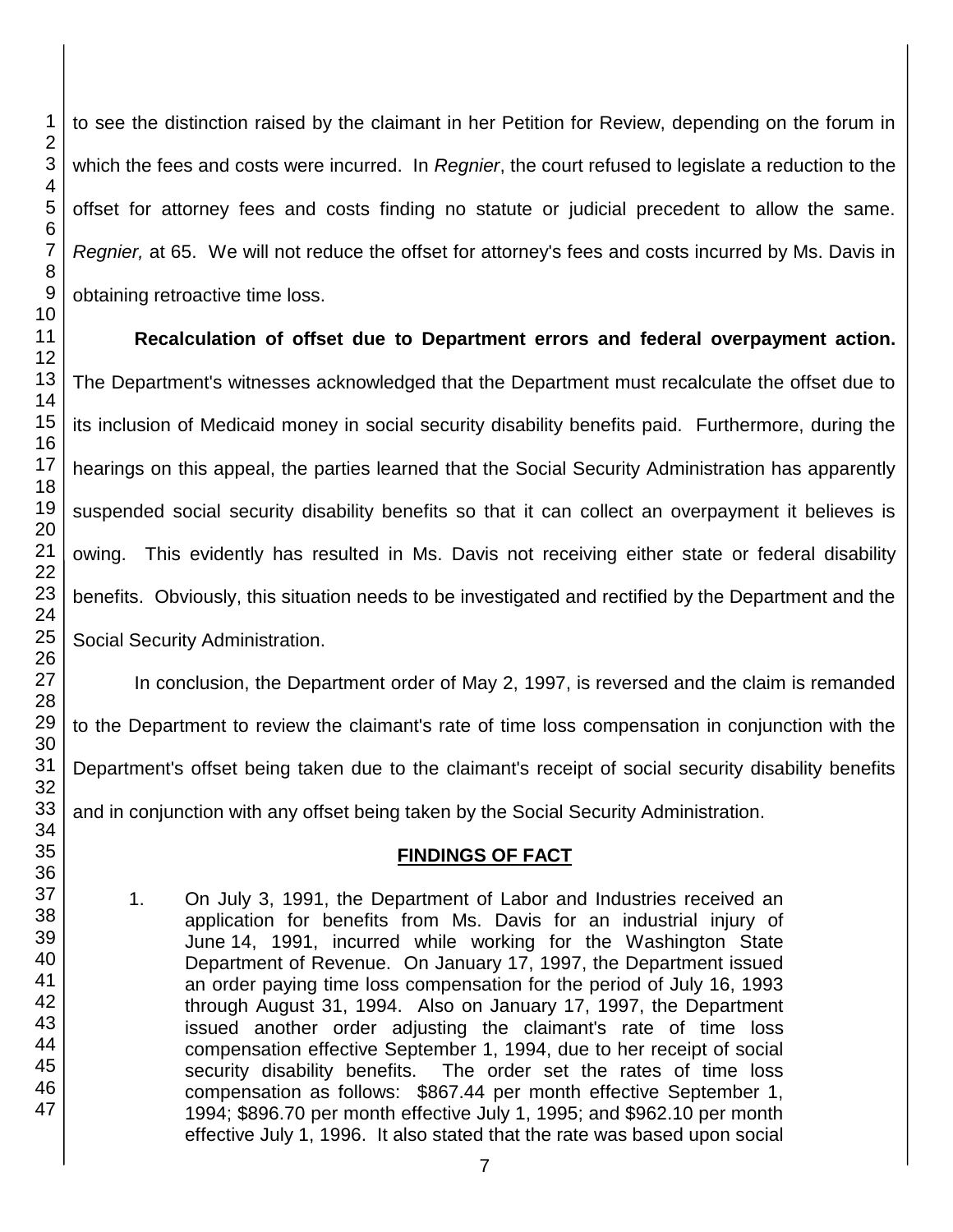security payments totaling \$642, and a highest year's earnings of \$22,641.59 for 1990.

On February 14, 1997, the Department issued an order paying time loss compensation for the period of September 1, 1994, through February 12, 1997. Ms. Davis filed a protest and request for Ms. Davis filed a protest and request for reconsideration on March 24, 1997, and on May 2, 1997, the Department issued an adherence order. Ms. Davis filed an appeal with the Board of Industrial Insurance Appeals on May 9, 1997, and on June 30, 1997, the Board issued an order granting the appeal.

- 2. Between July 16, 1993 and February 12, 1997, Ms. Davis was unable to engage in gainful employment due to the effects of the industrial injury of June 14, 1991.
- 3. In August 1994, the Department of Labor and Industries first received notice from the Social Security Administration that Ms. Davis was approved to receive social security disability benefits effective December 1991.
- 4. On January 17, 1997, the Department of Labor and Industries paid time loss compensation to Ms. Davis for the period of July 16, 1993 through August 31, 1994, without offset for her receipt of social security disability benefits during that time period. The delay in paying time loss compensation was due to a dispute between Ms. Davis and the Department concerning her eligibility to receive the time loss compensation. The Department's position in the dispute was not shown to have been in bad faith.
- 5. On February 14, 1997, the Department of Labor and Industries paid time loss compensation to Ms. Davis for the period of September 1, 1994 through February 12, 1997, with an offset for her receipt of social security disability benefits during that period. The delay in paying time loss compensation was due to a dispute between Ms. Davis and the Department concerning her eligibility to receive the time loss compensation and due to the need to provide Ms. Davis with notice that an offset would be taken. The delay in paying time loss compensation was reasonable, and the Department's position in the dispute was not shown to have been in bad faith.
- 6. The Social Security Administration has notified Ms. Davis that it is taking an offset from its payment of social security disability benefits due to her receipt of time loss compensation benefits from the Department of Labor and Industries.

## **CONCLUSIONS OF LAW**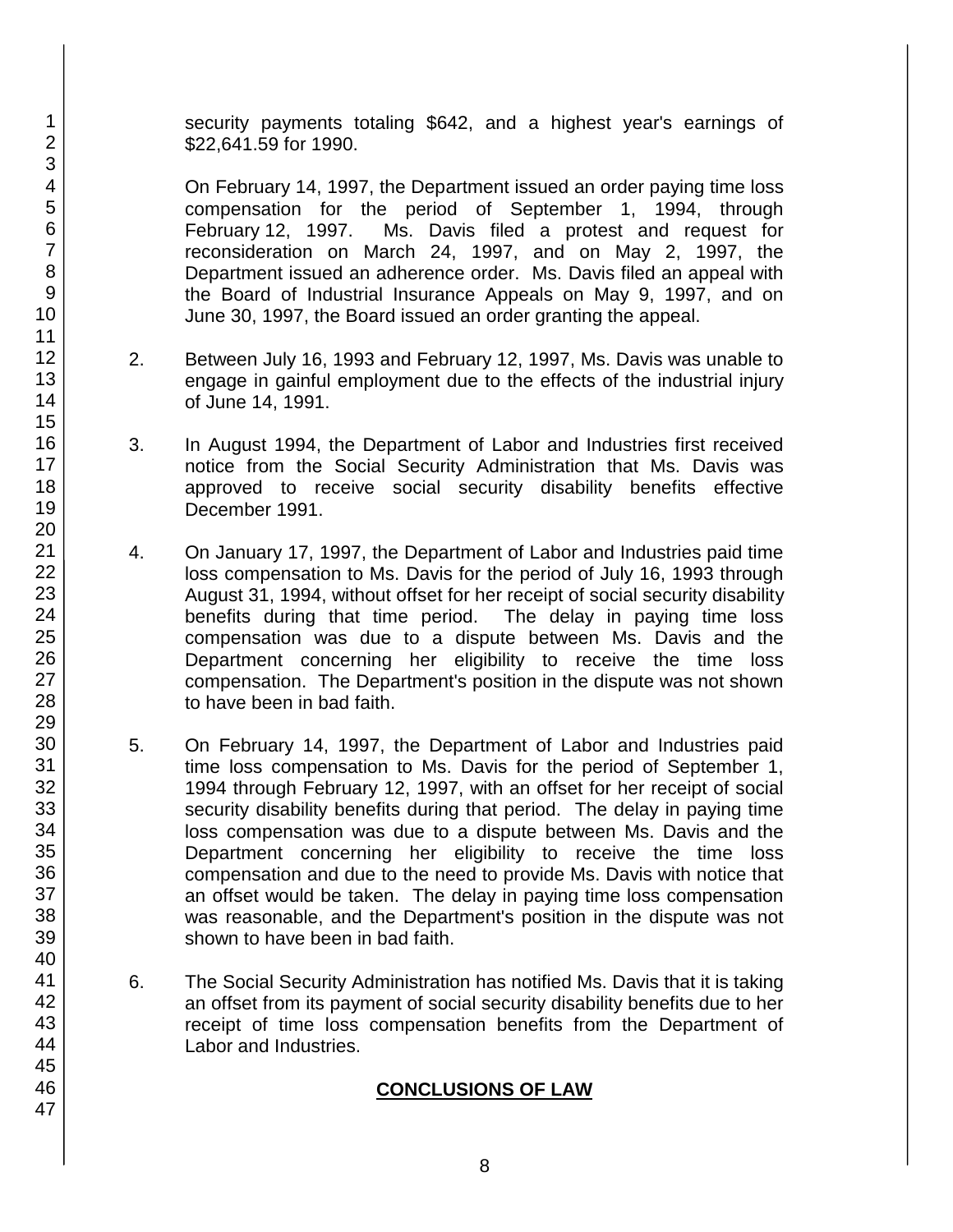- 1. The Board of Industrial Insurance Appeals has jurisdiction over the parties and subject matter of this appeal.
- 2. The notice to the claimant by the Department of Labor and Industries that it would take an offset from her time loss compensation due to her receipt of social security disability benefits was sufficient under RCW 51.32.220 and the Industrial Insurance Act.
- 3. The offset from the claimant's time loss compensation due to her receipt of social security disability benefits properly did not include a credit for attorney fees and costs the claimant incurred in successfully litigating her right to time loss compensation under the Industrial Insurance Act.
- 4. The defense of the Department of Labor and Industries to the payment of time loss compensation for the periods after July 16, 1993, was not unreasonable or in bad faith.
- 5. The Department of Labor and Industries and the Social Security Administration may not both take an offset for the payment of time loss compensation and payment of social security disability benefits for the same benefit period.
- 6. The order of the Department of Labor and Industries dated May 2, 1997, that adhered to the order of January 17, 1997, that adjusted the rate of payment of time loss compensation effective September 1, 1994, due to the claimant's receipt of social security disability benefits is reversed. The latter order set the rates of compensation as follows: \$867.44 per month effective September 1, 1994; \$896.70 per month effective July 1, 1995; and \$962.10 per month effective July 1, 1996. It also stated that the rate was based upon social security payments totaling \$642, and a highest year's earnings of \$22,641.59 for 1990. The claim is remanded to the Department of Labor and Industries to review the claimant's rate of time loss compensation in light of the fact that the Department took an offset due to the claimant receiving social security disability benefits while at the same time the Social Security Administration took an offset because the claimant was receiving time loss compensation benefits. Further, the Department is directed to issue an order stating:
	- (a) That, in August of 1994 the Department gave proper notice to the claimant, under RCW 51.32.220(4) thereby enabling the Department to take a social security offset commencing September 1994;

(b) That, the Department gave proper notice to the claimant under RCW 51.32.220(4) for the recovery of its social security offset for retroactive time loss compensation benefits for the period September 1, 1994 through February 12, 1997;